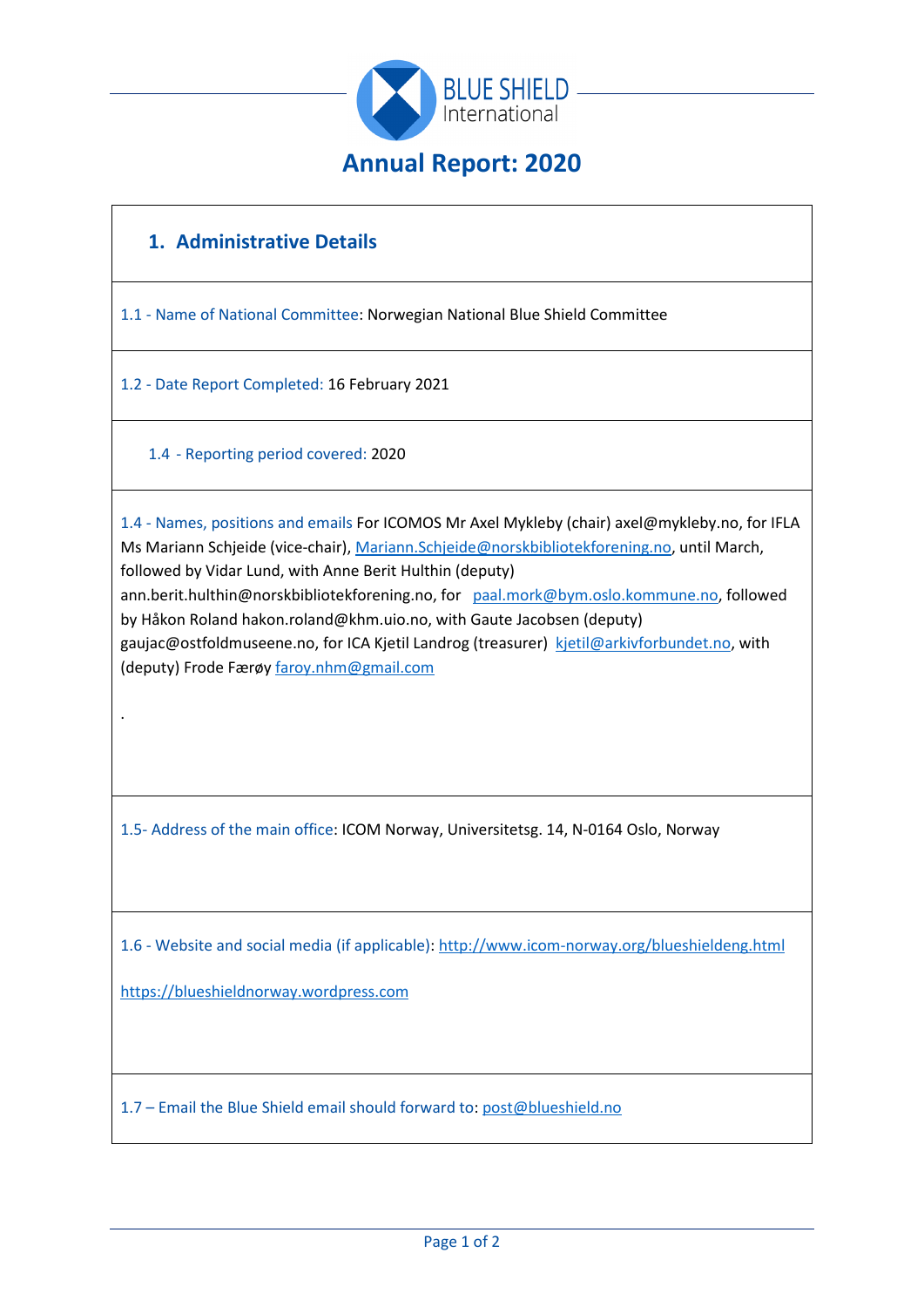## **2. Income: 1000 Euro**

What is the total income of your committee? What are the primary sources? (Donations, grants, etc?) 1000 Euros, 250 Euros from each founding national organisations (Norwegian ICOM; IFLA; ICA; ICOMOS Norway)

## **3. Report of Activities: Achievements & Performance**

Explain the activities & projects carried out over the year under the Areas of Activity

The annual report should tell the story of the organisation and put into context what was achieved in the reporting year against the achievement of its long-term strategy. The annual report under this section should Provide a clear review of the organisation's performance for the relevant year as well showing how the current year's strategic performance links to the achievement of the longer-term strategy of the organisation.

These could include: grants applied for; talks given; conferences held; training courses run; work to support new legislation; working groups attended, etc.

Please provide as much detail as possible – for example, length of event, audience, and so on.

### 3.1 - Law, policy development and implementation:

After Norwegian ratification of the 2. Protocol of the Hague Convention in 2016, the implementation has been included into the National Document for Heritage Protection. The four directorates responsible for the implementation of the convention are: Riksantikvaren (Directorate for Cultural Heritage), Norsk kulturråd (Norwegian Arts Council), Riksarkivet (The National Archive of Norway) and Nasjonalbiblioteket (The National Library of Norway). The Parliament messages or white papers emphasize the implementation, but the results are not very visible.

### 3.2 - Education, training, and capacity building:

The 4<sup>th</sup> national conference on risk preparedness should have taken place in Elverum in April. BSN worked hard to include CPP in this conference for the first time. Emma Cunliff was invited to give a lecture. Unfortunately, the three days conference was cancelled due to the Korona pandemic.

#### 3.3 - Proactive protection and risk preparedness:

The Norwegian Museum Association and ICOM Norway have approved to follow up the Ethical Project and our member chaired the working group on illicit trade and repatriation of cultural heritage from war and conflict areas.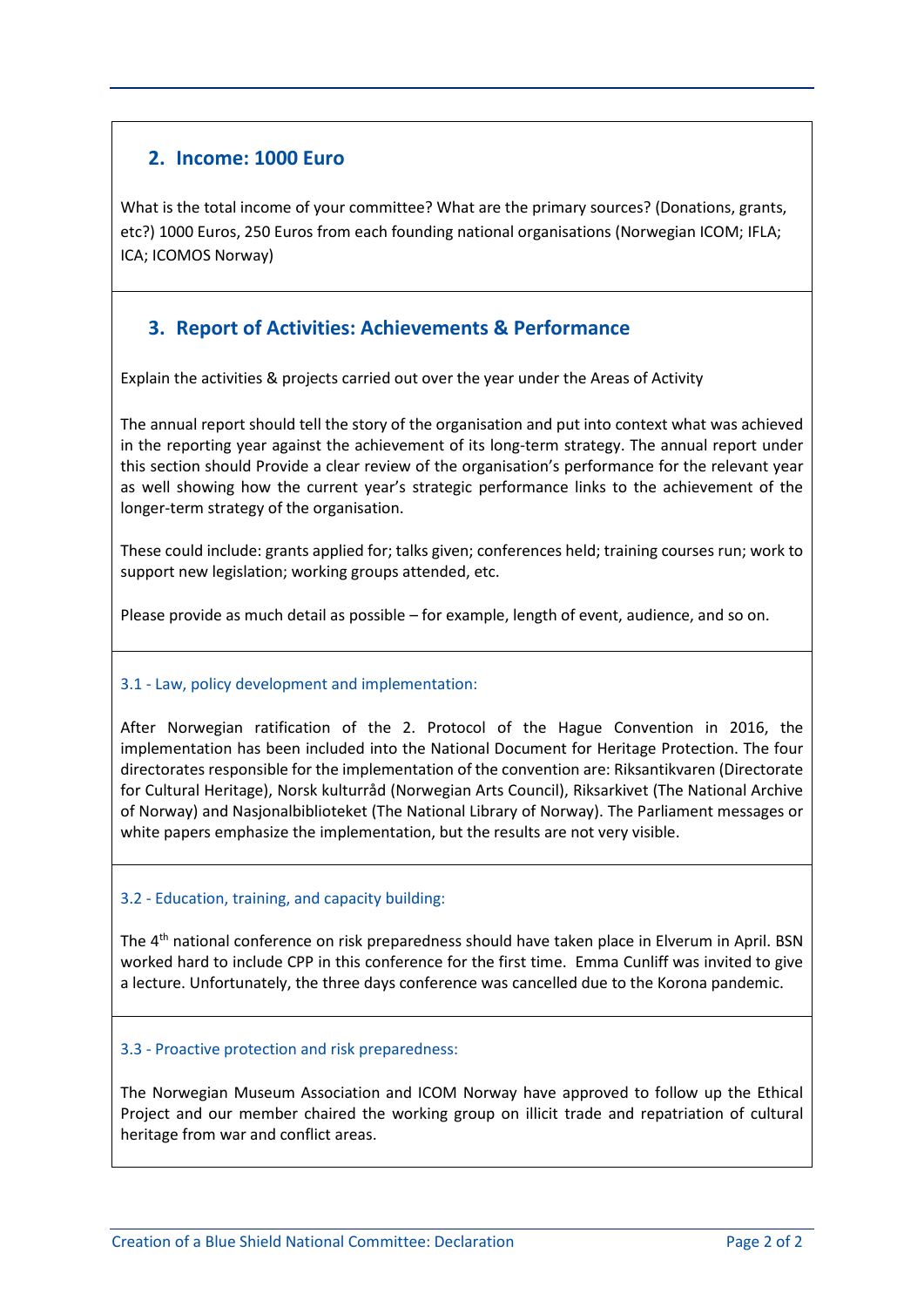#### 3.4 - Emergency response in disaster, domestic emergencies, and armed conflict:

BS Norway had for many years a regular dialog with The Norwegian Defence Estate Agency, Cultural Heritage Department. After a reorganisation of the Agency a constructive collaboration with The Ethical Council on Military Affairs has been established. The Korona pandemic stopped this development in 2020.

The NATO exercise in 2019 showed that there was little interest to keep BS informed about the preparation concerning CPP.

3.5 - Stabilisation, post-disaster recovery, and long-term/ongoing support:

Describe

3.6 - Co-ordination (of Blue Shield and with other relevant organisations):

BS-Norway has established contact and exchanged information with FORK, The Forum for Risk Preparedness, management and securing remaining values (consisting of 7 national organisations).

Participation in the Working group on the prevention of Cultural crime, Norwegian Ministry of **Culture** 

ICOM Nord (from September 2020)

### **4. Main issues faced**:

What are the main issues faced by your committee?

The Nordic countries and their BS committees are small. We do have some collaboration, but this could be developed further. We are very much depending on the strong public agencies and institutions as partners.

### **5. Future goals**

Climate changes and develop a systematic dialog with the governmental agencies and NGOs on risk preparedness.

Activate network on illicit trade and protection of cultural property in conflict areas.